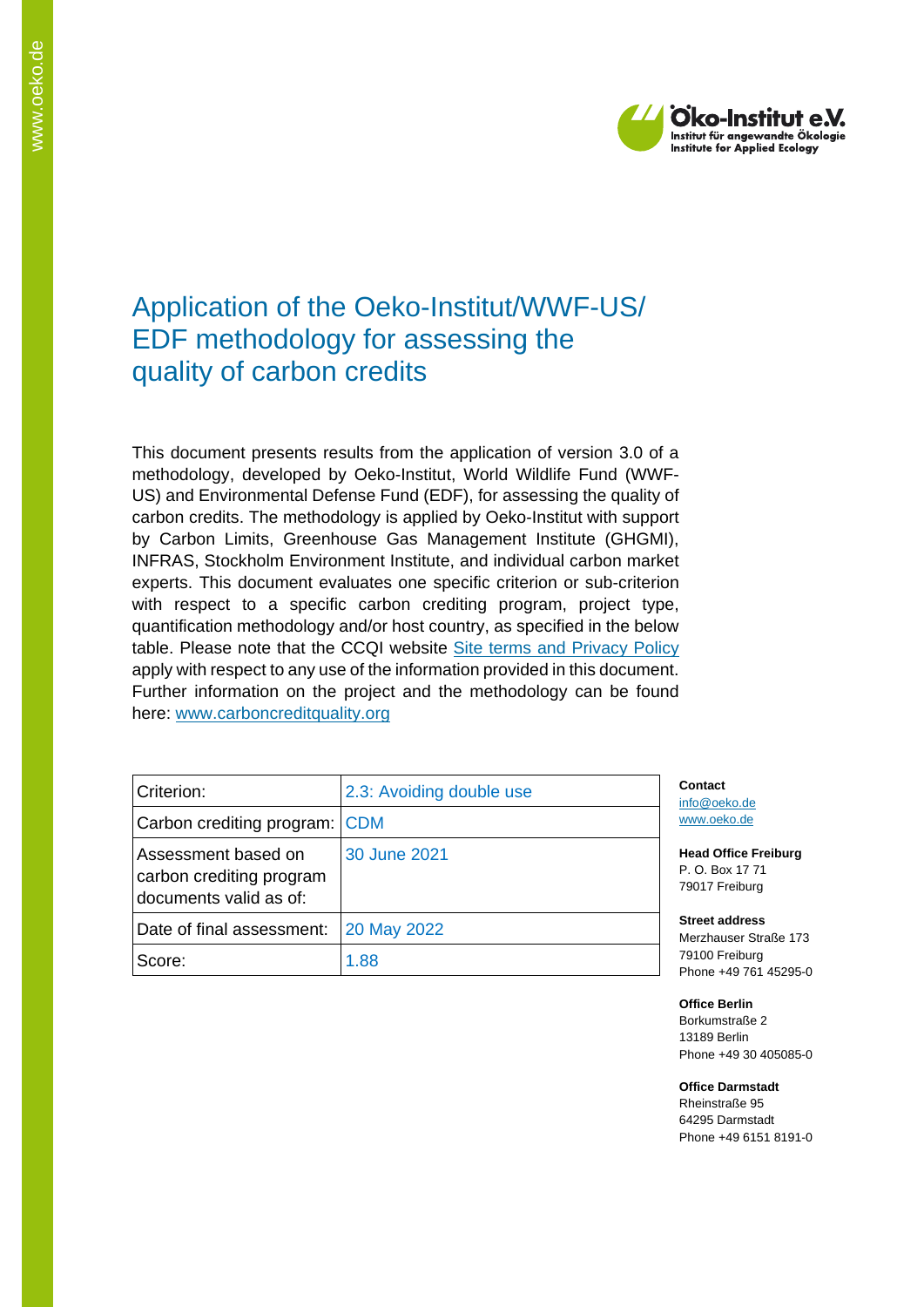# **Assessment**

# **Indicator 2.3.1**

#### **Relevant scoring methodology provisions**

"To address the risk of double use due to the cancellation of one carbon credit for more than one purpose, the registry system has functionalities to document the purposes for which carbon credits are used."

#### **Information sources considered**

- 1 Procedure: Voluntary cancellation of CERs in the CDM registry, version 02.0, CDM-EB69 A02\_PROC, available at [https://cdm.unfccc.int/Registry/vcnotices/Iss\\_proc11.pdf](https://cdm.unfccc.int/Registry/vcnotices/Iss_proc11.pdf)
- 2 Tabular overview of CERs cancelled through the CDM registry regular process, available at https://cdm.unfccc.int/Registry/vc\_attest/index.html

#### **Relevant carbon crediting program provisions**

Provision 1 Source 1, section 4: "7. Project participants shall request cancellation of CERs for voluntary purposes by submitting the "Certified emission reductions forwarding request" form (F-CDM-FWD) and by selecting the voluntary cancellation account as the acquiring account. Project participants shall indicate the purpose and/or the beneficiary of the cancellation.

> 8. The CDM registry administrator shall cancel the CERs in accordance with the project participants' request and shall issue an attestation of cancellation to the project participants, indicating the serial numbers of the cancelled CERs, the purpose and/or the beneficiary of the cancellation as stated by the project participants. If the purpose and the beneficiary of the cancellation are not indicated in the F-CDM-FWD form, the attestation of cancellation will indicate that the CERs are cancelled for the originating CDM project activity or programme of activities (PoAs).

> 11. The CDM registry administrator shall publish information on CERs cancelled for voluntary purposes, including the purpose and the beneficiary of the cancellation, on the UNFCCC CDM website".

#### **Assessment outcome**

Yes (2 Points).

## **Justification of assessment**

The above documentation shows that the registry system has functionalities in place to document the purposes for which carbon credits are used. In the attestation letter, the serial numbers of the CERs used are documented (Provision 1). The tabular overview of CERs cancelled through the CDM registry regular process (Source 2) also indicates that the registry system has functionalities to document the purposes for which carbon credits are used. The indicator is therefore fulfilled.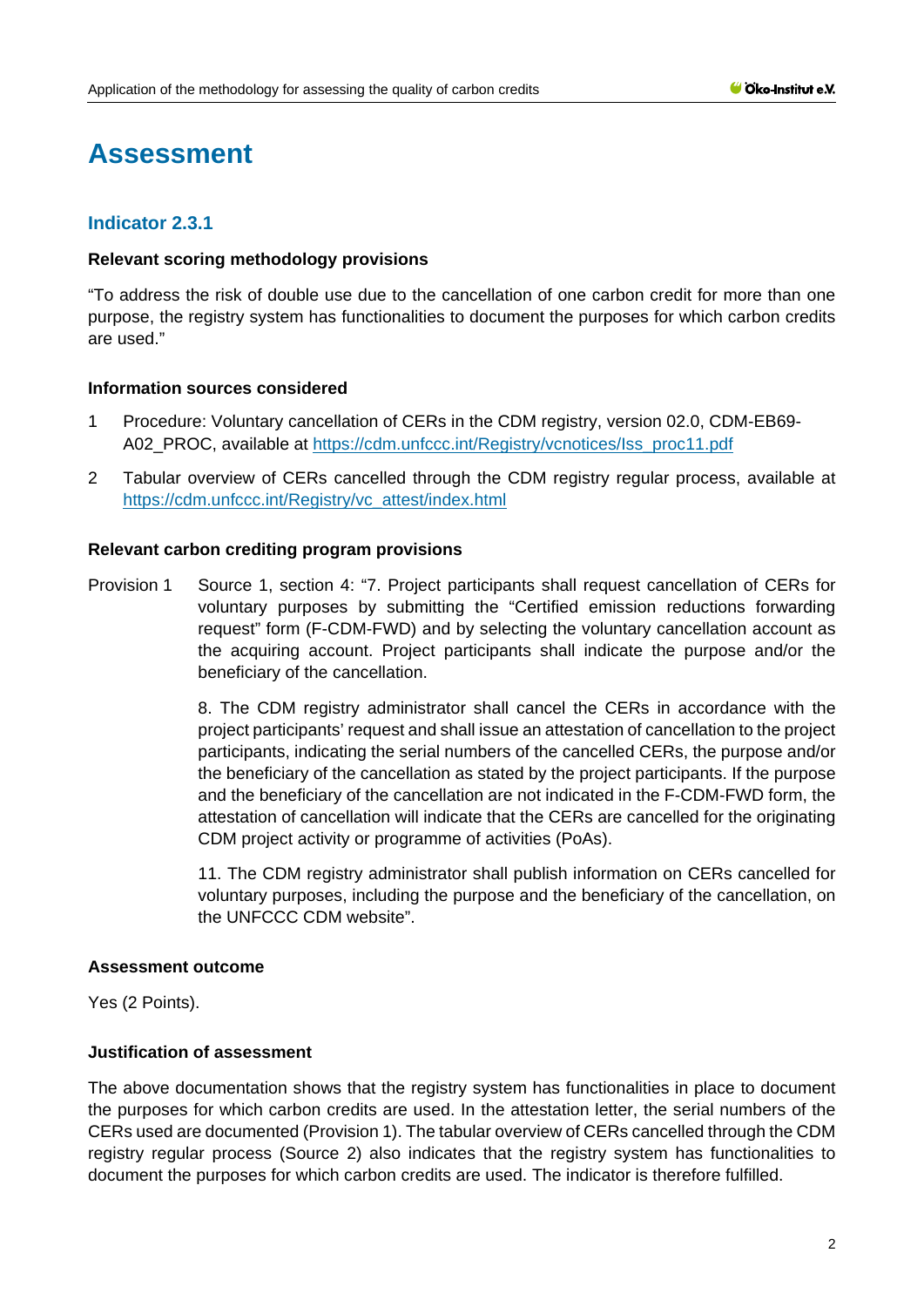# **Indicator 2.3.2**

## **Relevant scoring methodology provisions**

"The program *requires* users of carbon credits (and/or their representatives) to transparently and unambiguously specify, either within the registry system or in another information system, the following information in relation to a cancellation:

- a. The voluntary goal or requirement that is achieved through the cancellation of the carbon credits (e.g., "for voluntary offsetting purposes" or "CORSIA offsetting obligation")
- b. The beneficiary, i.e. which entity's voluntary goals or mandatory requirements are met (e.g. "XYZ Airlines")
- c. The calendar year(s) for which these voluntary goals or requirements are achieved (e.g., 2024 offsetting requirement covering the 2021-2023 compliance period under CORSIA")."

#### **Information sources considered**

1 Procedure: Voluntary cancellation of CERs in the CDM registry, version 02.0, CDM-EB69- A02\_PROC, available at [https://cdm.unfccc.int/Registry/vcnotices/Iss\\_proc11.pdf](https://cdm.unfccc.int/Registry/vcnotices/Iss_proc11.pdf)

#### **Relevant carbon crediting program provisions**

Provision 1 Source 1, section 4: "7. Project participants shall request cancellation of CERs for voluntary purposes by submitting the "Certified emission reductions forwarding request" form (F-CDM-FWD) and by selecting the voluntary cancellation account as the acquiring account. Project participants shall indicate the purpose and/or the beneficiary of the cancellation.

> 8. The CDM registry administrator shall cancel the CERs in accordance with the project participants' request and shall issue an attestation of cancellation to the project participants, indicating the serial numbers of the cancelled CERs, the purpose and/or the beneficiary of the cancellation as stated by the project participants. If the purpose and the beneficiary of the cancellation are not indicated in the F-CDM-FWD form, the attestation of cancellation will indicate that the CERs are cancelled for the originating CDM project activity or programme of activities (PoAs).

> 11. The CDM registry administrator shall publish information on CERs cancelled for voluntary purposes, including the purpose and the beneficiary of the cancellation, on the UNFCCC CDM website"

#### **Assessment outcome**

- a. No (0 Points)
- b. No (0 Points)
- c. No (0 Points)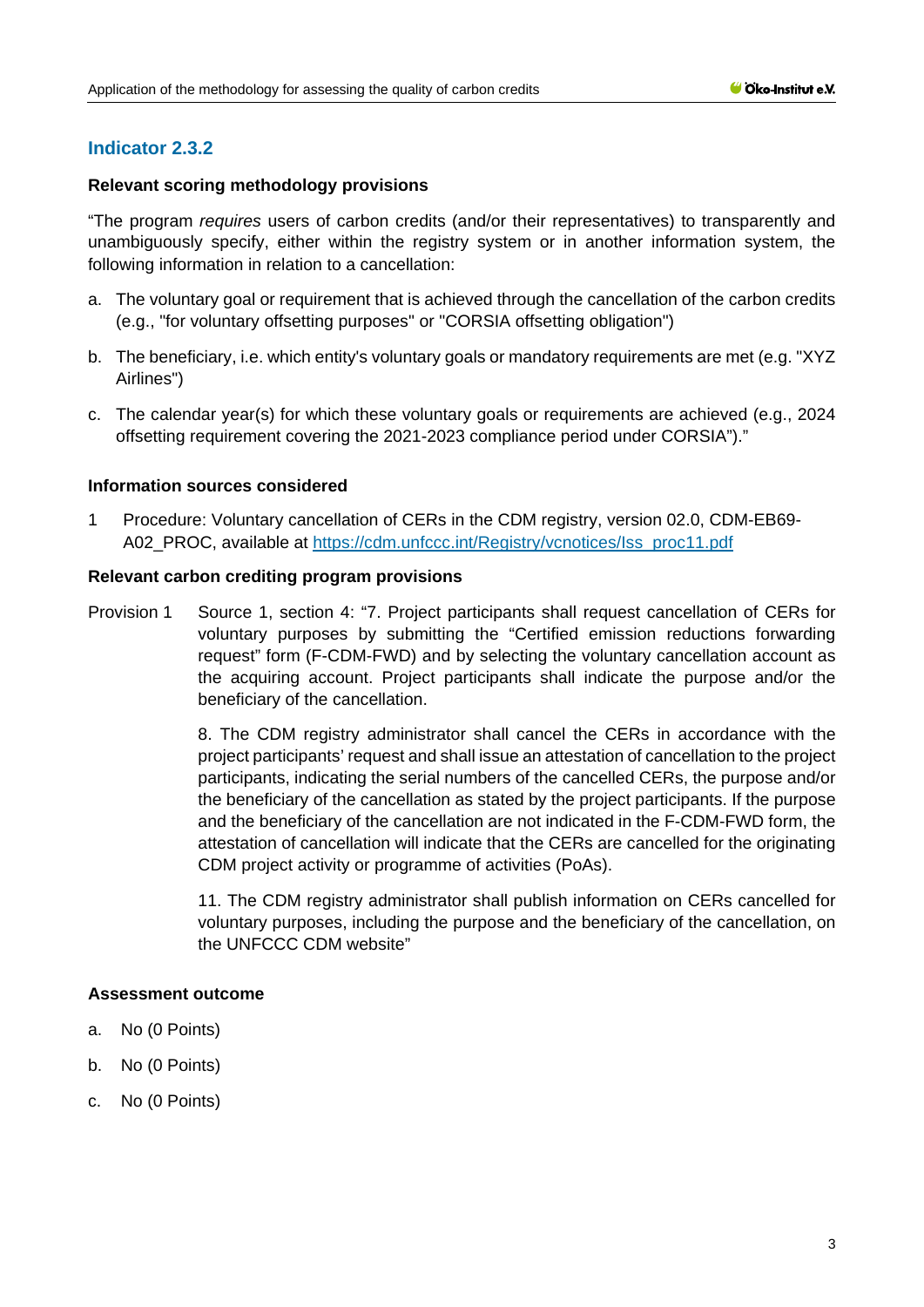#### **Justification of assessment**

Project participants are asked to indicate the purpose and/or the beneficiary of a cancellation using a relevant form (paragraph 7 of Provision 1). Paragraph 8 of Provision 1, however, suggests that participants can also leave the field for providing information on the purpose and/or the beneficiary of cancellation in the respective form empty. In practice, project participants are thus not required to specify this information.

There are also no other provisions which would require the project participants to specify the voluntary goal or requirement that is achieved through the cancellation or the calendar years for which these goals or requirements are achieved. Therefore, none of the three aspects is fulfilled.

# **Indicator 2.3.3**

#### **Relevant scoring methodology provisions**

"The program enables the users of the carbon credits to voluntarily make the information in relation to a cancellation publicly accessible through the registry or project database system.

OR

The program requires that the information provided by the users of the carbon credits in relation to a cancellation be made publicly accessible through the registry or project database system."

#### **Information sources considered**

- 1 Procedure: Voluntary cancellation of CERs in the CDM registry, version 02.0, CDM-EB69- A02\_PROC, available at [https://cdm.unfccc.int/Registry/vcnotices/Iss\\_proc11.pdf](https://cdm.unfccc.int/Registry/vcnotices/Iss_proc11.pdf)
- 2 CDM registry: CERs cancelled through the CDM registry regular process, available at [https://cdm.unfccc.int/Registry/vc\\_attest/index.html](https://cdm.unfccc.int/Registry/vc_attest/index.html)

#### **Relevant carbon crediting program provisions**

Provision 1 Source 1, section 4: "7. Project participants shall request cancellation of CERs for voluntary purposes by submitting the "Certified emission reductions forwarding request" form (F-CDM-FWD) and by selecting the voluntary cancellation account as the acquiring account. Project participants shall indicate the purpose and/or the beneficiary of the cancellation.

> 8. The CDM registry administrator shall cancel the CERs in accordance with the project participants' request and shall issue an attestation of cancellation to the project participants, indicating the serial numbers of the cancelled CERs, the purpose and/or the beneficiary of the cancellation as stated by the project participants. If the purpose and the beneficiary of the cancellation are not indicated in the F-CDM-FWD form, the attestation of cancellation will indicate that the CERs are cancelled for the originating CDM project activity or programme of activities (PoAs).

> 11. The CDM registry administrator shall publish information on CERs cancelled for voluntary purposes, including the purpose and the beneficiary of the cancellation, on the UNFCCC CDM website".